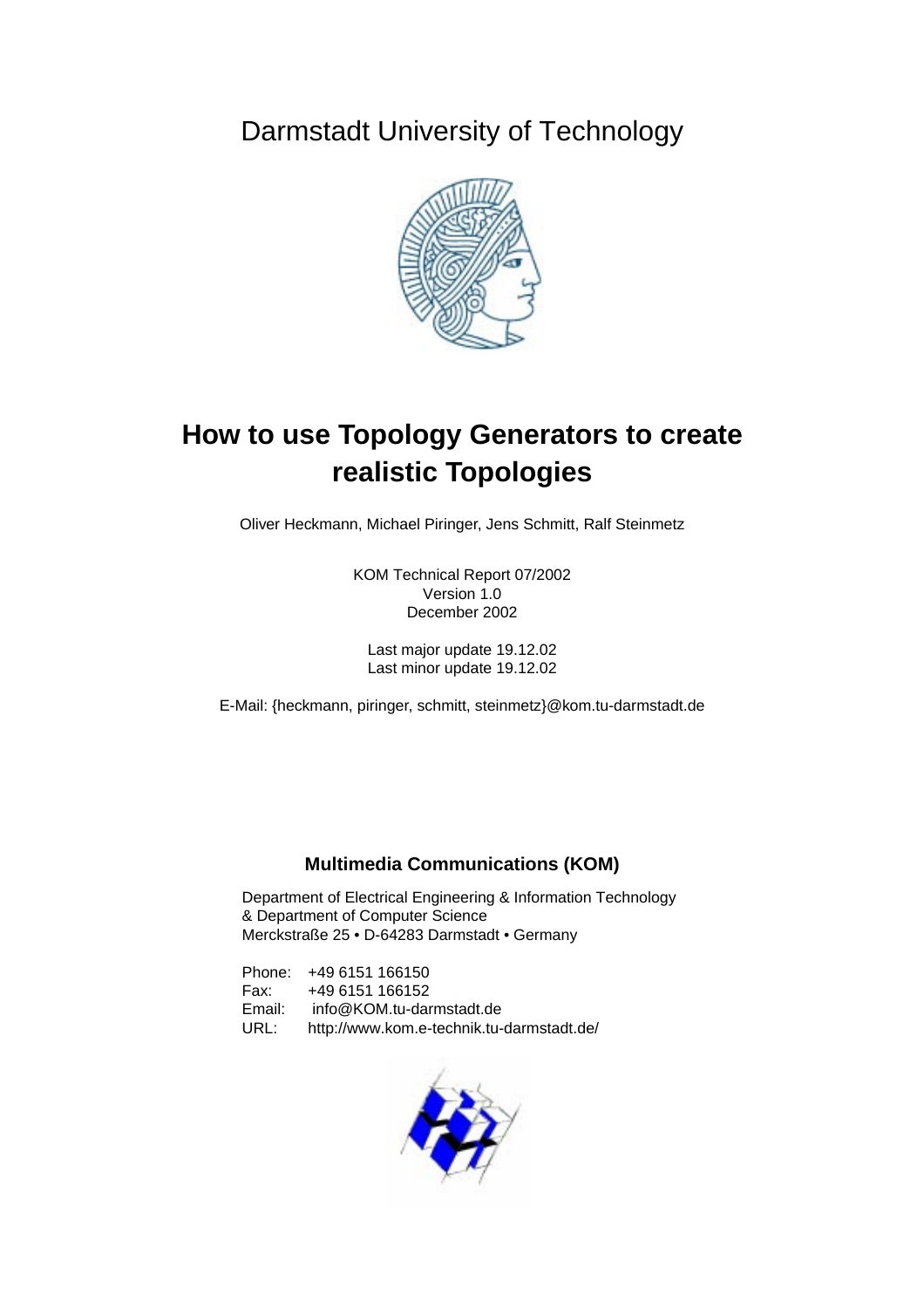**Abstract:** Simulations are an important tool in network research. As the selected topology often influences the outcome of the simulation, realistic topologies are needed to produce realistic simulation results. Using several similarity metrics to compare artificially generated topologies with real world topologies this letter gives hints how to use the wide-spread topology generators BRITE, TIERS and GT-ITM to create realistic topologies.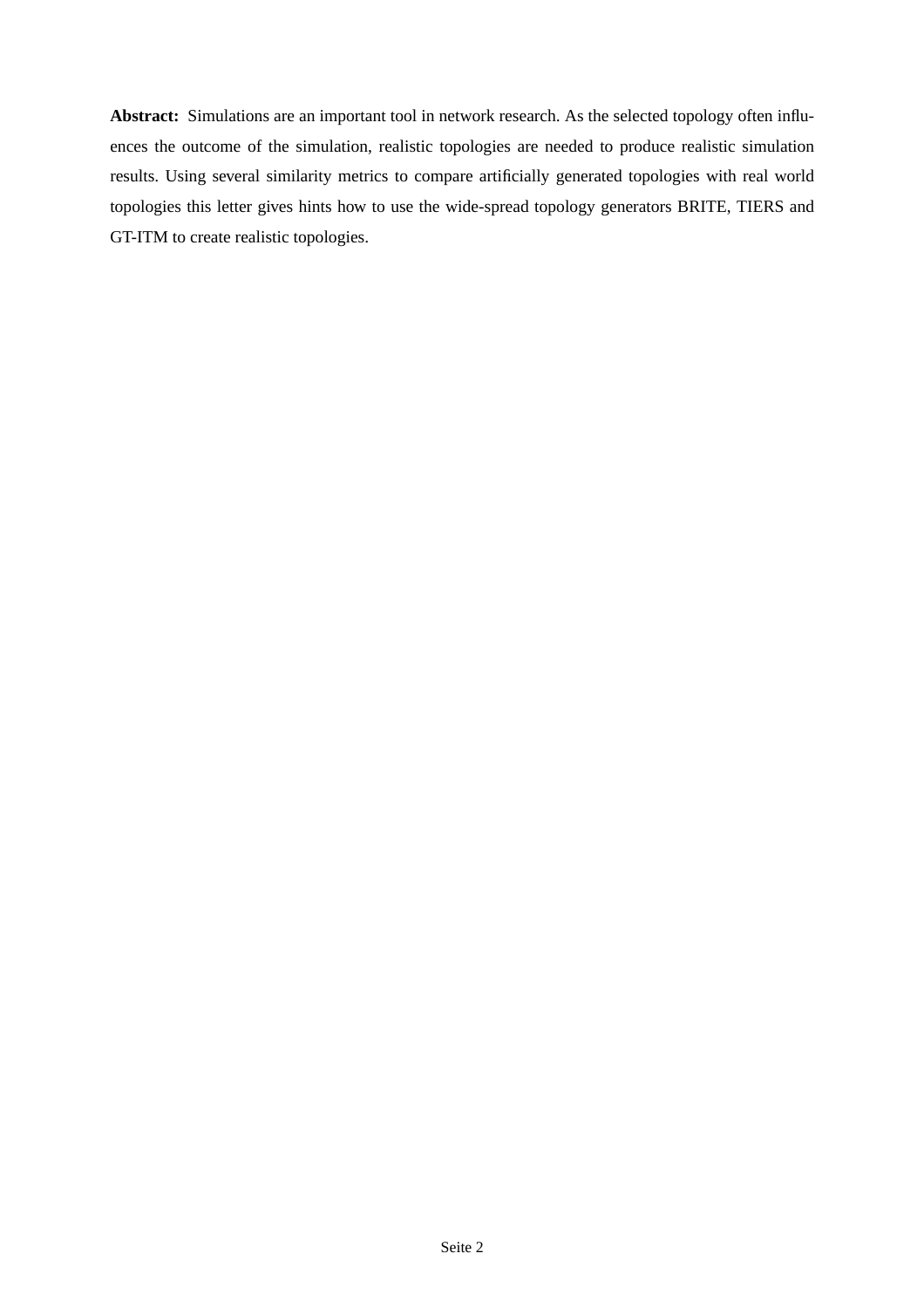**Introduction:** The wide-spread topology generators BRITE [1], TIERS [2] and GT-ITM [3] offer a big range of configuration parameters, GT-ITM for example has 16 different configuration parameters (for the transit-stub model). How realistic a generated topology is depends on the combination of these parameters. Usually the generated topologies are judged realistic or not by pure visual inspection. In this letter, we define objective criteria (similarity metrics) and based on those we search for parameter combinations of the generators mentioned above to generate topologies that are similar with respect to the mentioned metrics to two real world ISP topologies, first the rather large US AT&T continental IP backbone and second the smaller DFN G-Win (german research network), see Figure 1. With these results we can compare how realistic artificially created topologies are and derive parameter combinations for the generators that can act as a starting point for anyone who wants to do ISP level simulations using topology generators.



Figure 1: The DFN (l.) and AT&T (r.) Topologies

Similar work was done in [4] on AS level graphs with at least 1000 nodes in order to evaluate topology generators for AS level graphs.

The paper is structured as follows: In the next section we present our similarity metrics. After that we present as results the best combinations for the two example topologies and three generators. We conclude with a short summary and an outlook.

**Similarity Metrics:** To measure the similarity of two network topologies we define the following metrics that capture the basic connectivity properties of the topology graph. We are interested in graphs with the same connectivity properties but not in equivalent graphs. In the graphs we distinguish between edge and core nodes. We define the following metrics

1. The first metric uses the hop-plot of all nodes. For each graph g we look at all n nodes and calculate how many other nodes can be reached within  $h=1,2, 3...$  hops. From this we derive the relative frequency distribution  $F_h^g$ . We compare the frequency distributions of both graphs.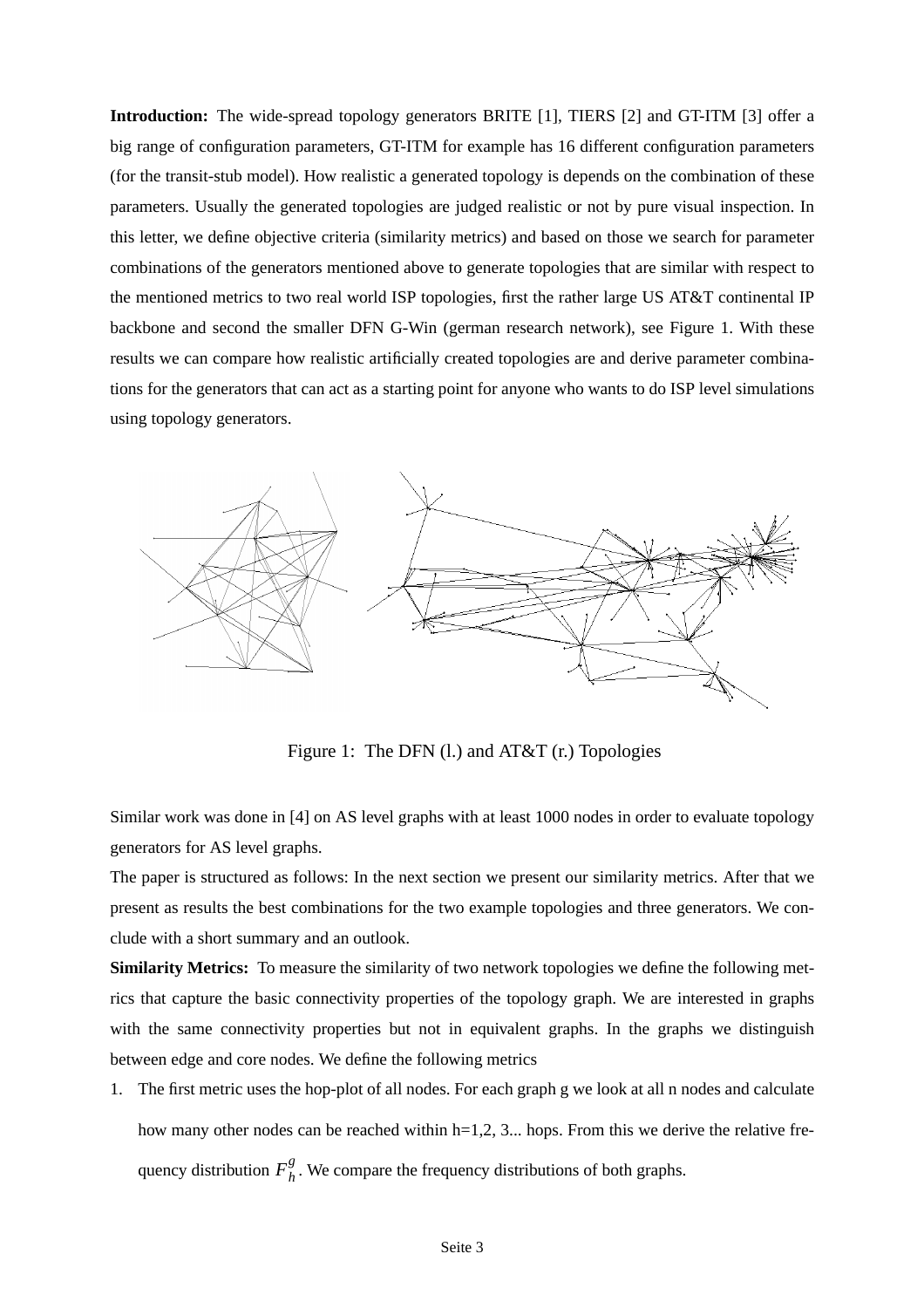- 2. The second metric  $F_h^{ge}$  is similar to the first but only looks at edge-nodes.
- 3. Next from the outdegree  $d_i$  of each node  $i$  we derive the relative frequency distribution of all nodes for both graphs and use the significance level of a Wald-Wolfowitz test for the similarity of the two distributions.
- 4. We also compare the rank exponent  $\Re$  and
- 5. the outdegree exponent  $O$  of the first and second powerlaw as defined in [5].
- 6. We also used the relative difference in the number of nodes and
- 7. links as additional metrics.

To express the difference in two distributions we sum up the accumulated absolut difference over all classes. Every metric is normalized to return a value between 0 and 1 with 1 resembling the highest similarity. All metrics are added to a combined metric and the result is normalized again.

We used a heuristic similar to Hook & Jeeves to search for the parameter combination that yields the maximum combined similarity metric. If multiple topologies are created with the same parameter combination the resulting combined similarity metric varies less than 2% for all tested topology generators. **Results:** The parameters of Table 1 were found for Brite [1] and the DFN and AT&T topologies with a high and satisfying combined and normalized similarity of 0.972 rsp. 0.951. Please note that the values  $\alpha$  and  $\beta$  do not seem to significantly influence the outcome of the measurements when the parameter links/node is set to 2.

| topology   | type | method                               |  | AS nodes router model |                                               | links/node |
|------------|------|--------------------------------------|--|-----------------------|-----------------------------------------------|------------|
| <b>DFN</b> |      | Bottom up $ $ random pick $ 17 $ 30  |  | <b>GLP</b>            | $\vert 0.42 - 0.46 \vert 0.62 - 0.68 \vert 3$ |            |
| AT&T       |      | Bottom up $ $ random pick $ 31 $ 154 |  | <b>GLP</b> or BA      | irrelevant irrelevant 2                       |            |

## **Table 1: Parameters of Brite for DFN / AT&T-like Topologies**

The results for GT-ITM [3] are displayed in Ta[ble 2 and](#page-4-0) have a similarity of 0.966 rsp. 0.879. The parameters for Tiers [2] result in a similarity of 0.998 and 0.995, the highest similarities found in our experiments, they are depicted Table 3.

| <b>DFN</b> | <b>WAN</b> | <b>MAN</b> | LAN        | nodes/WAN                     | nodes/MAN | nodes/LAN |
|------------|------------|------------|------------|-------------------------------|-----------|-----------|
|            | 1 a        |            |            |                               |           |           |
|            | redundancy | redundancy | redundancy | redundancy for redundancy for |           |           |
|            | for WAN    | for MAN    | for LAN    | MAN to WAN LAN to MAN         |           |           |
|            |            |            | 1 a        |                               |           |           |

**Table 3: Parameters of Tiers for DFN / AT&T-like Topologies**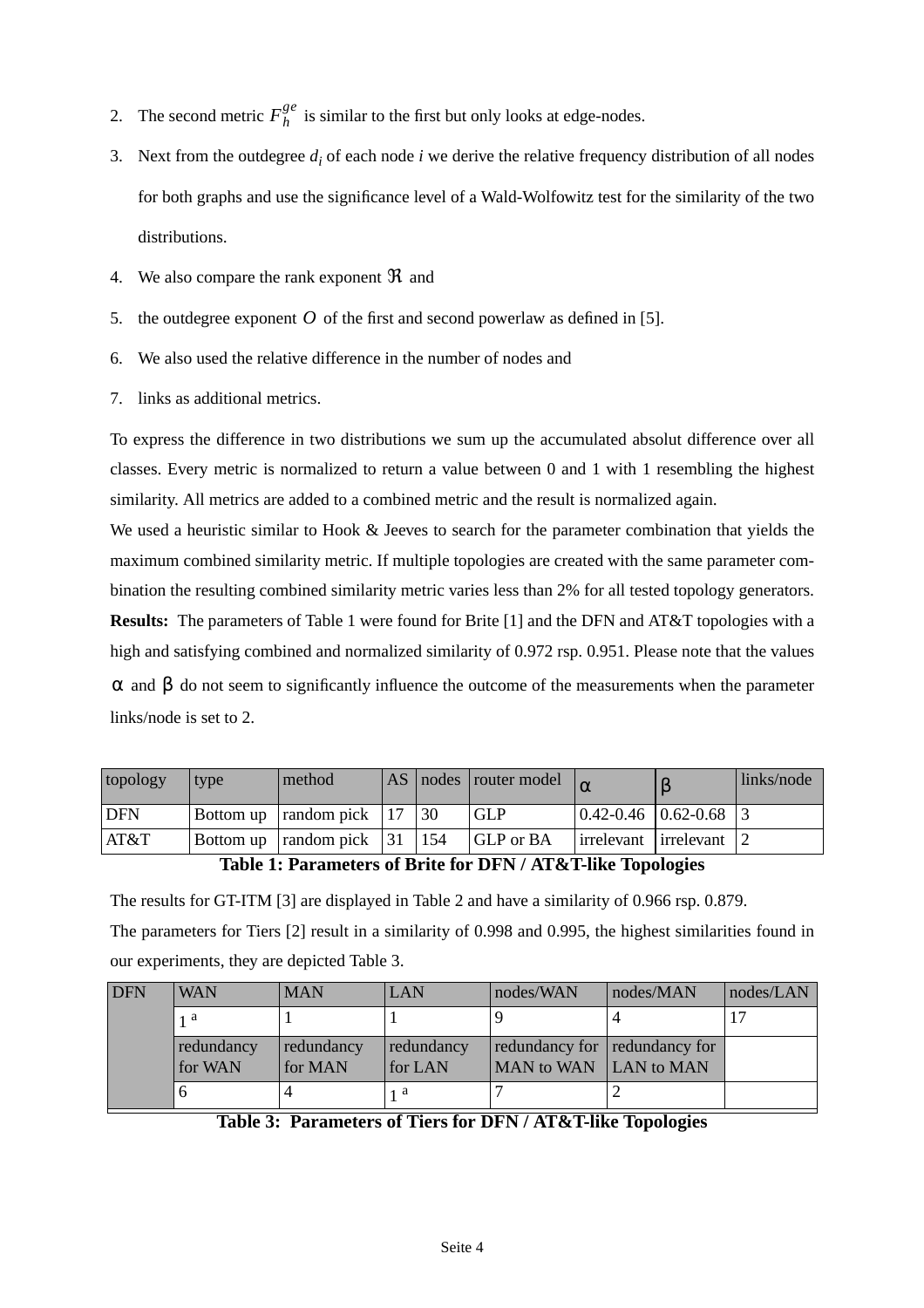<span id="page-4-0"></span>

| method        | avg stubs/<br>transit | extra<br>t-s links | extra<br>s-s links | method         | stubs/ extra<br>avg<br>transit | t-s links        | extra<br>s-s links       |
|---------------|-----------------------|--------------------|--------------------|----------------|--------------------------------|------------------|--------------------------|
| transit-stub  | -1                    | 10                 | 6                  | transit-stub   | 3                              | 12               | 12                       |
| top nodes     | edge method           | alpha              | beta               | top nodes      | edge method                    | alpha            | beta                     |
|               |                       | 0.99               |                    | 3              |                                | 0.3              | $\overline{\phantom{0}}$ |
| transit nodes | edge method           | alpha              | beta               | transit nodes  | edge method                    | alpha            | beta                     |
|               | 4                     | 0.35               | 100                | $\overline{4}$ |                                | 10.5             | $\overline{\phantom{0}}$ |
| stub nodes    | edge method           | alpha              | beta               | stub nodes     | edge method                    | alpha            | beta                     |
|               |                       | 0.5                | 100                | 4              |                                | $\overline{0.2}$ | $\overline{\phantom{0}}$ |

#### **Table 2: Parameters of GT-ITM for DFN / AT&T-like Topologies**

| AT&T | <b>WAN</b> | <b>MAN</b> | LAN        | nodes/WAN                     | nodes/MAN | nodes/LAN |
|------|------------|------------|------------|-------------------------------|-----------|-----------|
|      | 1 a        |            |            | 25                            |           | 41        |
|      | redundancy | redundancy | redundancy | redundancy for redundancy for |           |           |
|      | for WAN    | for MAN    | for LAN    | MAN to WAN LAN to MAN         |           |           |
|      |            |            | 1 a        | $3 - 4$                       |           |           |

#### **Table 3: Parameters of Tiers for DFN / AT&T-like Topologies**

a. Parameter cannot be changed in TIERS 1.2

To conclude Tiers was able in both cases to produce topologies that had the highest similarity to the real world ISP topologies, GT-ITM produced the least similarities. The level of similarity that could be reached is quite high and indicates that hierarchical topology generators are able to produce realistic router level topologies. This is contrary to the findings of [4] for AS level topologies.

Further experiments showed that the similarity with regard to most metrics (except of course the number of links and nodes metrics) remains roughly equal if the number of nodes and links are increased proportionally for all topology generators. The found parameters can thus be easily scaled.

**Summary and Outlook:** In this work we have presented similarity metrics for network topologies and based on these we derived the combination of input parameters for 3 topology generators that lead to the highest similarity with 2 real world ISP-level topologies. The results show ranges of parameter combinations that generate realistic topologies and can act as a starting point for anybody who wants to do realistic ISP level simulations.

We are aware that our results are only estimations for a limited number of topologies and metrics and plan to continue it using more topologies as well as more and different combinations of similarity metrics. We created a website *http://www.kom.e-technik.tu-darmstadt.de/~heckmann/topologies/* where we give access to our software and collect information about realistic ISP level topologies.

**Acknowledgments:** This work is partly sponsored by the german research network provider DFN (http://www.dfn.de) as part of the LETSQoS project (http://www.letsqos.de/).